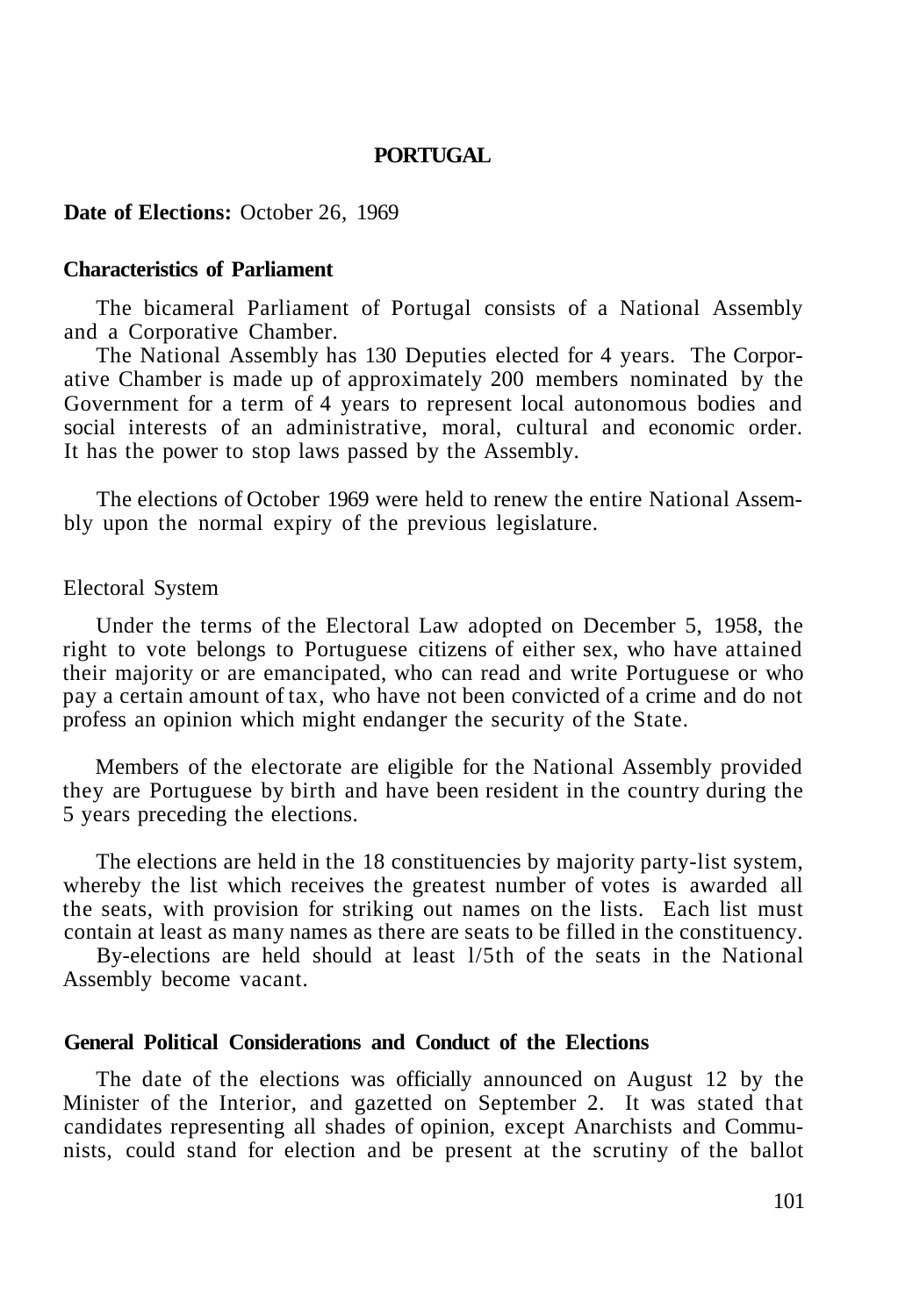The Government party, the National Union, presented a list of candidates, the majority of whom had not been members of the previous Assembly. The list included a great many young technocrats and even some former critics of Dr. Salazar.

The opposition was organized into 2 main parties:

— the Democratic Electoral Commission represented the Socialists, progressive Catholics and Republicans and was led by Dr. Francisco Pereira de Mouro.

— the United Democratic Electoral Commission, under Dr. Mario Soares, consisted of Social Democrats, Lisbon Monarchists and some ultra-Conservatives from Braga.

In addition, the Monarchists presented some candidates. The main extreme left-wing party declared that it would not take part in the elections and recommended the electorate to abstain from voting.

The National Union based its campaign on the theme of " diversity in unity ", and the opposition parties concentrated on re-establishing contact with the electorate after many years of absence. A certain number of violent incidents took place, directed particularly against opposition candidates and offices.

The results of the elections, notable for a very high rate of abstentions (38 %), gave victory to the Government party which won all the seats in the Assembly.

On November 8, 1969, the Minister of the Interior announced that the " Commissions ", which had been permitted to form during the campaign and for the purposes of the legislative elections, were no longer legal and should be disbanded.

**Statistics** 

# *Results of the Elections and Distribution of Seats in the National Assembly*

| Number of registered voters 1,784,341 |  |  |  |
|---------------------------------------|--|--|--|
| Voters $1,115,248$ (62.5 %)           |  |  |  |
| Void or blank ballot papers 1,053     |  |  |  |
| Valid votes 1,114,195                 |  |  |  |